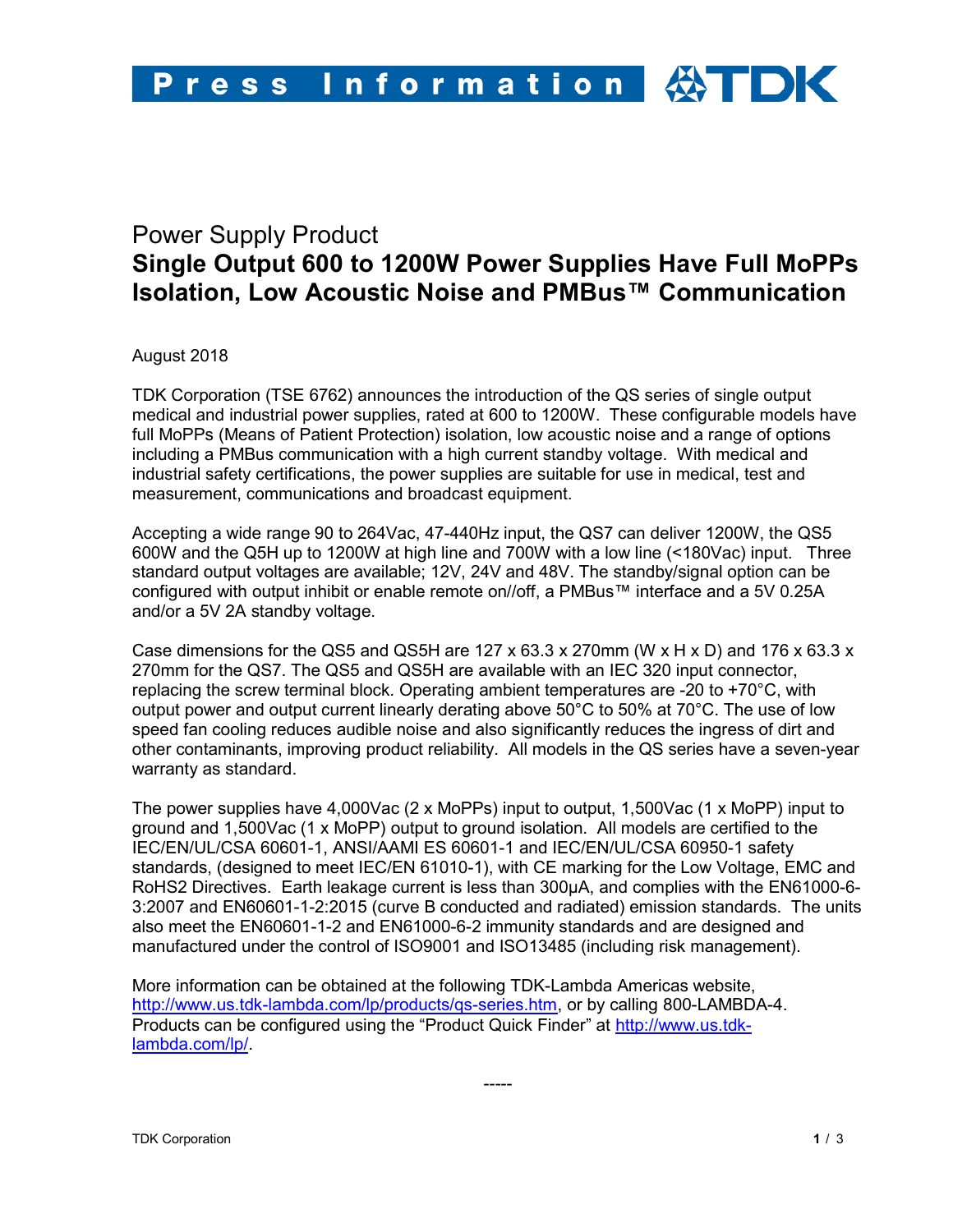

#### Major applications

Medical, including BF rated equipment, test and measurement, industrial, broadcast and communications equipment

#### Main features and benefits

- Full medical isolation (MoPP), suitable for B and BF-rated equipment
- Low speed, low audible noise fan cooling
- PMBus communication
- 7 year warranty

#### Major specifications

| <b>Model</b>                 |               | QS                                                                                                     |  |
|------------------------------|---------------|--------------------------------------------------------------------------------------------------------|--|
| Input voltage range          | Vac           | $90 - 264$ Vac                                                                                         |  |
| Output voltages              | Vdc.          | 12, 24 and 48V                                                                                         |  |
| Maximum output power         | W             | 600 to 1200W                                                                                           |  |
| Efficiency                   | $\frac{0}{0}$ | Up to 91%                                                                                              |  |
| <b>Safety Certifications</b> |               | IEC/EN/UL/CSA 60601-1, ANSI/AAMI ES 60601-1, IEC/EN/UL/CSA<br>60950-1. Designed to meet IEC/EN 61010-1 |  |
| Size (W $x$ H $x$ L)         | mm            | QS5, QS5H: 127 x 63.3 x 270mm, QS7: 176 x 63.3 x 270mm                                                 |  |
| Warranty                     |               | Seven years                                                                                            |  |

## About TDK Corporation

TDK Corporation is a leading electronics company based in Tokyo, Japan. It was established in 1935 to commercialize ferrite, a key material in electronic and magnetic products. TDK's portfolio features passive components such as ceramic, aluminium electrolytic and film capacitors, and magnetics, high-frequency, and piezo and protection devices. The product spectrum also includes sensors and sensor systems such as temperature and pressure, magnetic, and MEMS sensors. In addition, TDK provides power supplies and energy devices, magnetic heads and more. These products are marketed under the product brands TDK, EPCOS, InvenSense, Micronas, Tronics and TDK-Lambda. TDK focuses on demanding markets in the areas of information and communication technology and automotive, industrial and consumer electronics. The company has a network of design and manufacturing locations and sales offices in Asia, Europe, and in North and South America. In fiscal 2018, TDK posted total sales of USD 12 billion and employed about 103,000 people worldwide.

-----

## About TDK-Lambda Corporation

TDK-Lambda Corporation, a group company of TDK Corporation, is a leading global power supply